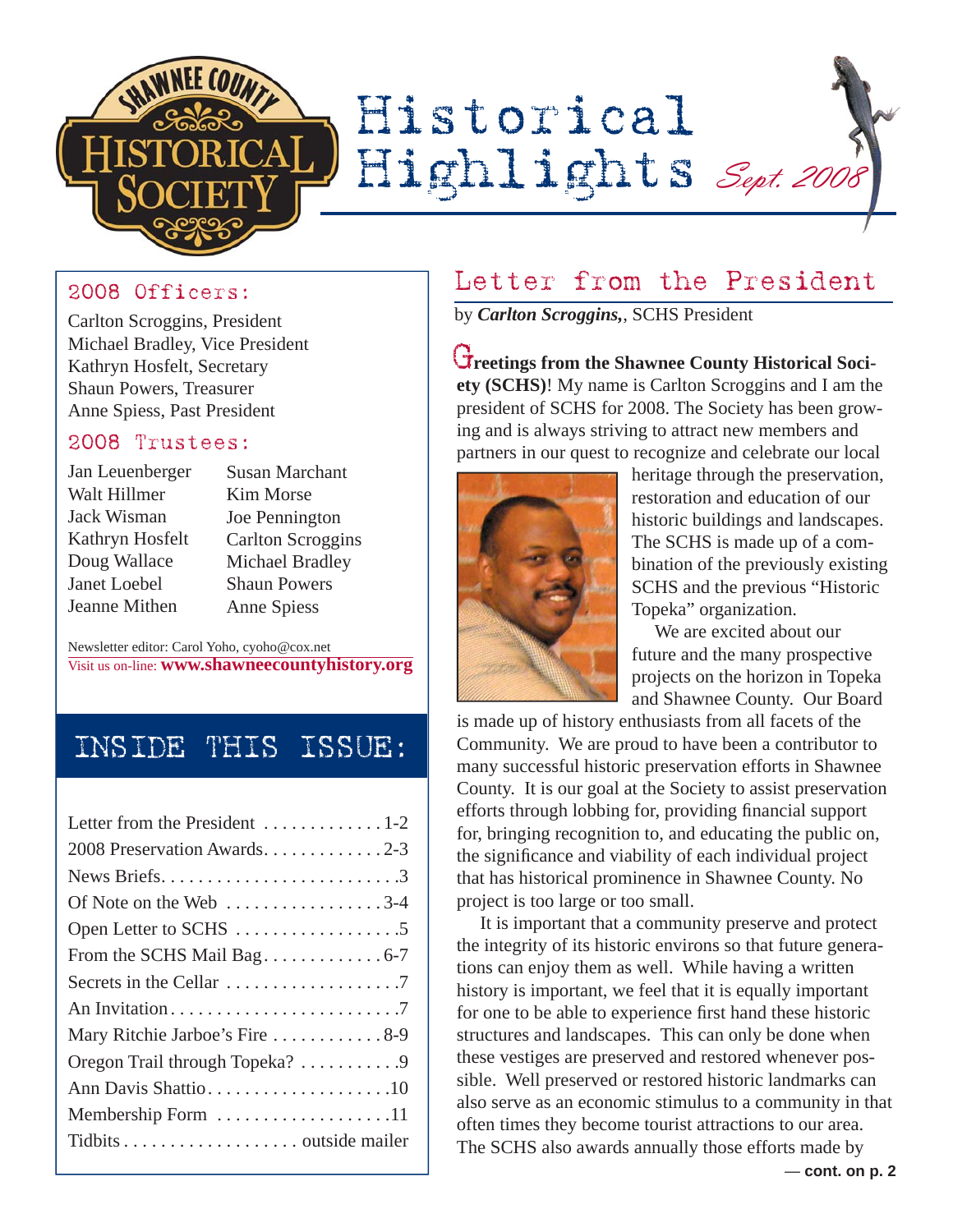individuals or groups that demonstrate exceptional preservation or restoration accomplishment.

 The SCHS is approximately 300 members strong and is always looking to expand its membership. We produce annually a quality bulletin pertaining to local history that is distributed among our membership and is sometimes made available for sale. Carol Yoho also publishes a quarterly newsletter

which is distributed around the County and is made available on our website, which she also maintains. I also would invite you to visit our website at skyways.lib. ks.us/orgs/schs/ to find out more about the Society, and to view the magnificent preservation photos and stories from Shawnee County. We welcome your comments on our website, and if you know of any structures that you feel are

as for future generations!  $\bullet$ historically significant, let us know about them! I would also ask that you consider becoming a member of SCHS. Membership is easy and inexpensive and your financial support will help us to continue our efforts to keep our City and County a place where our history will be alive and well for all of us, as well

# 2008 Preservation Awards

**The second annual** joint awards for preservation of the history of the county were presented by the Shawnee County Historical Society and the Topeka Landmarks Commission at the Kansas Trial Lawyers Association's offices, 719 SW Van Buren, on Sunday afternoon, May 4, 2008. The public was welcomed at the reception. Deborah White, Visitor Information Center for the Lawrence Convention and Visitors Bureau, discussed the planned Freedom's Frontier National Heritage Area.

Christy Davis, Chair of the City of Topeka Landmarks Commission presented Landmark designations, which include Senate Suites Luxury Hotel, the Commonwealth Building, St. John's A.M.E. Church, The Gem Building, the Veale-Freeburg Building, the Hale Ritchie House, and the J. Fred & Cora Gaylord House.

Julie Weisgerber, State Historic Preservation Office Federal Tax Credit Reviewer, acknowledged the most recent National and State Historic Register additions, including: The Bowker House, the College Avenue Historic District, the Hard Chief Village Archeological Site near Silver Lake and St. John's AME Church.

Carlton Scroggins, Shawnee County Historical Society President, honored Warren Taylor for his contribution to local preservation through his work in the Topeka

#### *see also*: http://skyways.lib.ks.us/orgs/schs/aboutus/2008.html

Room of the Topeka and Shawnee County Public Library. Scroggins also honored the Friends of Bethany Place for their preservation advocacy. Additionally, the Society honored the owners of five properties for their preservation efforts: Jill Wolters and Michael Turner for their home on Western, Greg Fox for the Row House Restaurant, the Kansas Association for Justice for Fire Station #2, Boyd England and Alice and Jeff Landers for the England Farmstead, and Kanza Construction for The Palace Building. The Society also honored the Shawnee County Commission— Parks and Recreation Department for preservation of the WPA stone shelters at Lake Shawnee.







*left to right:* Carlton Scroggins listens to speaker Deborah White; Scroggins congratulates Alice Landers, Boyd England and Jeff Landers for the England farmstead; Kansas Trial Lawyers Assoc. offices, 719 SW Van Buren.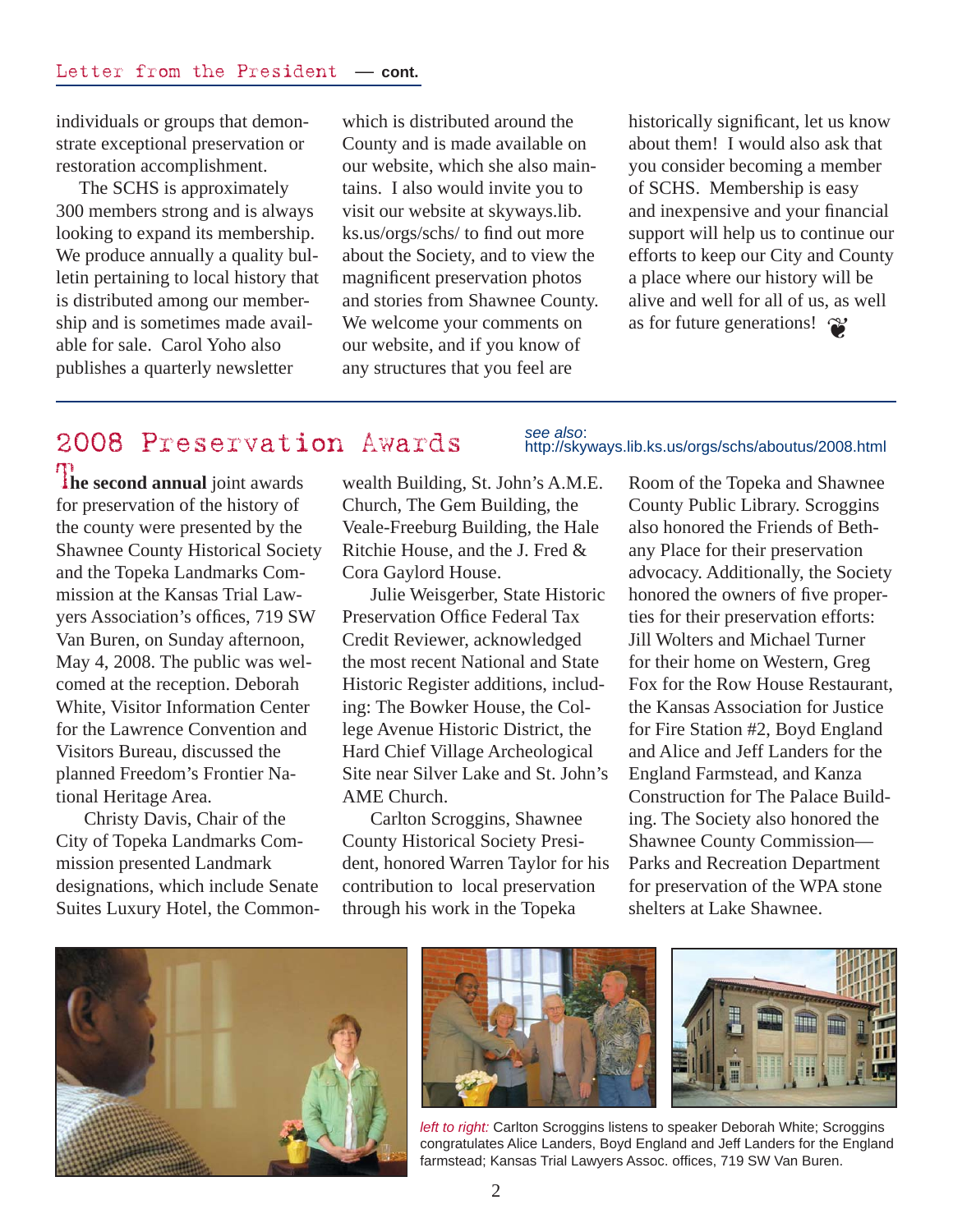### Buildings Honored:





*above*: 719 SW Van Buren, Commonwealth, Ross Row House, Palace Lofts, Gaylord, Veale-Freeburg, Hale Ritchie, St. John's AME Church, England Farmstead, Senate Suites, Gem, WPA stone shelters at Lake Shawnee.

# News Briefs

**Topeka's Constitution Hall**, 429 S. Kansas Ave., was listed July 15 by the National Register of Historic Places. In 1855, the Topeka Constitution was ratified there, setting the course for the Wyandotte Constitution under which Kansas entered the Union as a free state in 1861.



On July 21, 2008 the Shawnee County District Court set aside the Topeka City Council's decision that there were no feasible and prudent alternatives to the construction of a new parking lot for Grace Cathedral, to be located in the environs of **Bethany Place**, the site of Bethany College, the first women's college in Kansas. Despite the court siding with the Kansas Historic Preservation Act, Topeka's City Council has decided to appeal the court's decision.



*TK Magazine* features an historical perspective on **Gage Park** as a spread, pp. 40-41, in their July/August 2008 free publication. Visit the TK Magazine web site for a list of distribution centers. You can read the article online, but you'll need to pick up a print version to see the historical photos accompanying the article. TK Magazine has

invited SCHS to assist them in a bi-monthly tribute to local history.



SCHS Education committee helped gather materials for an article on "Famous People Buried in Topeka" for the Sept./Oct. issue.

### Of Note on the Web:

If you haven't visited CJonline's site celebrating the 75th anniversary of Our Lady of Guadalupe's **Fiesta Mexicana**, you might enjoy the photos, music, video, interviews and historical perspectives found online: http://special.cjonline.com/fiesta/

100th birthday of **The Carousel in the Park**, wrap-up. Google: "Carousel in the Park Topeka 100th birthday"

The 100th birthday of the **Hupmobile**, a national rally in Topeka. Google: "Hupmobile Topeka Great Overland Station"

We've been building a **photographic listing of "Sites Worth Preserving"** in Topeka and Shawnee County. Visit our page of thumbnail photos and choose a thumbnail to see the larger version. http://skyways.lib.ks.us/orgs/schs/ preservation/photoarchive.html

Also visit our **"Wish list"** of sites we wish we had photos of to share online. We'll be adding to the wish list and taking names off the list — **cont. on p. 4**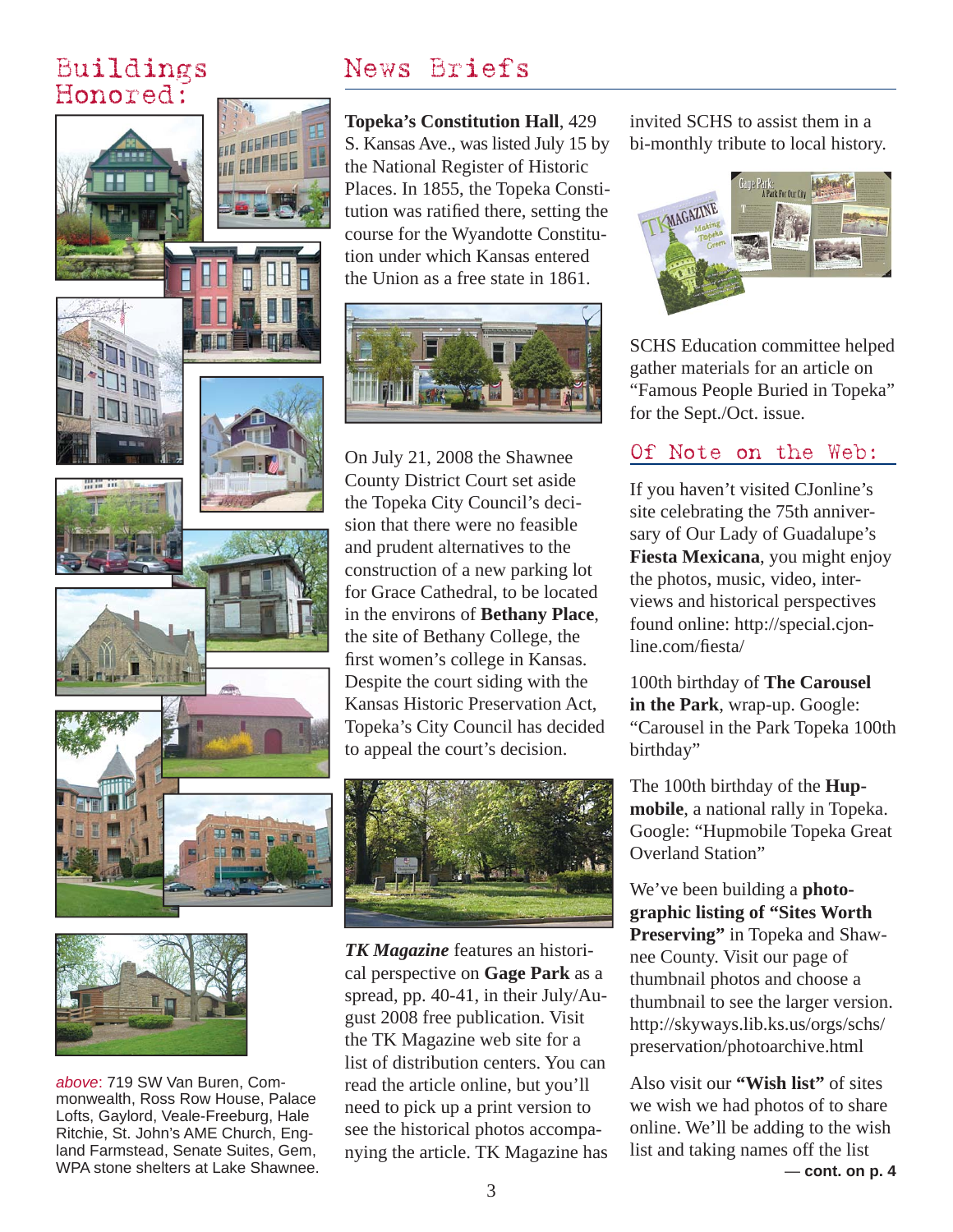#### Of Note on the Web — **cont.**

when photos are added to our Photos page. We welcome your suggestions for adding to the Wish List. http://skyways.lib.ks.us/orgs/schs/preservation/buildingslist.html

**On the Path to Freedom**: the community heritage program commemorating Territorial Kansans involvement in the Underground Railroad, has an event **wrap-up** published on-line. Written review and photos show the grand time had by all who participated: http://skyways.lib.ks.us/orgs/schs/aboutus/pathtofreedom/index.html

**A special "thank you" to Bill Wagnon**, whose vision of commemorating the events of July 1858 were so vividly realized in this sesqueentennial celebration.  $\bullet$ 

















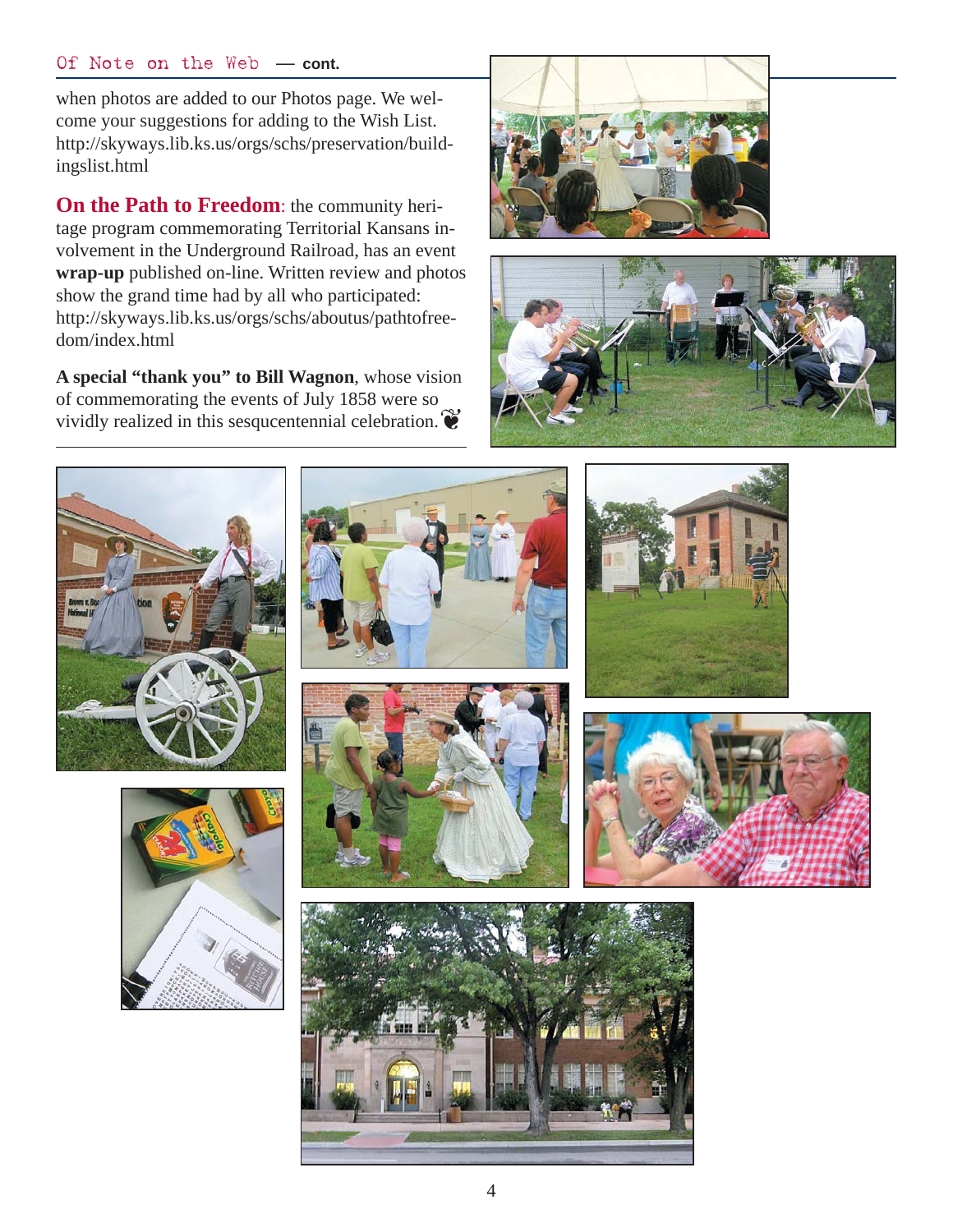### Open Letter to SCHS

by *Mary Ward Baker*, "always a proud Topekan"

Dear SCHS Friends,

**The October 2007** *Historical Highlights* was a treasure trove of memories for me.

#### Concerning "Knowing History" by Mary A. Hall

I first learned of Order #11 when we lived in Raytown, Missouri. As a quilt historian, I was delighted to find a quilt pattern of the same name. It depicts a quilt on the bed from a Missouri home. When I chose blocks for the wall hanging I made in 2004 to honor my great-grandparents, Anthony and Mary Jane Ward, on their 150th anniversary of coming to Kansas, Order #11 quilt pattern honors Mary Jane's Missouri roots. I had shown the finished pieces to friends in Raytown and learned that one of their Missouri ancestors was indeed "sacked" by Order #11. I copied the Highlights piece for my Raytown friends.

#### Concerning "Remembering June 8, 1966" by John Armstrong

Our family was at Disneyland on a Kansas City Life reward trip when the 1966 tornado hit Topeka. We finally reached my parents by phone. Coming home to Kansas City on the Santa Fe, my parents met us at the Topeka station where they handed us a long explanation that Mother had typed to bring us up to date on the destruction.

#### Concerning photo of the original Topeka Library

Attending Topeka High School, I would do research at the original Topeka Library. I can picture the balcony.

#### Concerning "Fighting Polio Mylites" by Joseph O. Beck, M.D.

I had graduated from Washburn University in 1950 and married James (Jim) Baker who was still attending classes to earn his degree (1953). He had numerous part-time jobs. One job was selling polio insurance. Very few people had any health insurance. Polio could devastate family finances.

#### Concerning "Carousel to Celebrate 1-0-0" by Anna Yoho

We have a picture of sons, Bradford Ward Baker (age 3 ½) and Bruce Allen Baker (age 2), riding the "merry-go-round" at Joyland. It is dated "Summer 1958." Dad, Jim Baker, stands between them. We

sent the photo to Anita Wolgast so it is in the carousel archives. In 2006, son Brad and his wife, Eileen, made me a photo collage purse. You can guess the photo that is the favorite! We are happy to support the restoration. We told Brad and Bruce it was part of their Christmas 2007.

#### In Addition:

Seeing the Capitol dome in the background of the library photo reminds me of how my grandmother Nettie Wolfe Ward (married to William Dick Ward), came to Kansas. Her father, Charles Wolfe, brought his family from Ohio while he worked as a stone mason on the west wing. Grandma Nettie met Grandpa Dick. When the Wolfe's went home, Grandma stayed!

My great aunt, Mary Summers Wilson, had a beauty shop at 923 Tyler, next to "Heap-em-up" Ice Cream, I would stop to help at her shop. Then, I would see if there were groceries to carry home from the Gem Market. When Fritz learned who my parents were, he told them that he was a stable boy for Mary Jane Ward at age 9. He enriched their knowledge of the family with wonderful stories of Mary Jane and "Mr. Dick." It was exciting when Aunt Mary moved to the Gem Apartments – especially having her grand piano hoisted up on the freight elevator.

You might say that "icing on the cake" came from Akey's bakery when our beautiful wedding cake was baked there.

Thank you for helping me feel a part of home. Jim comes to compete every year at the SCCA Solo Autocross Championships. I come to Ward-Meade as often as I can. (You can see the wall-hanging in the General Store). We brought Dad's railroad collection to the Great Overland Station in October 2007. (My parents were Richard Charles Ward and Elizabeth Summers Ward.)

Always a proud Topekan,

### Mary Ward Baker

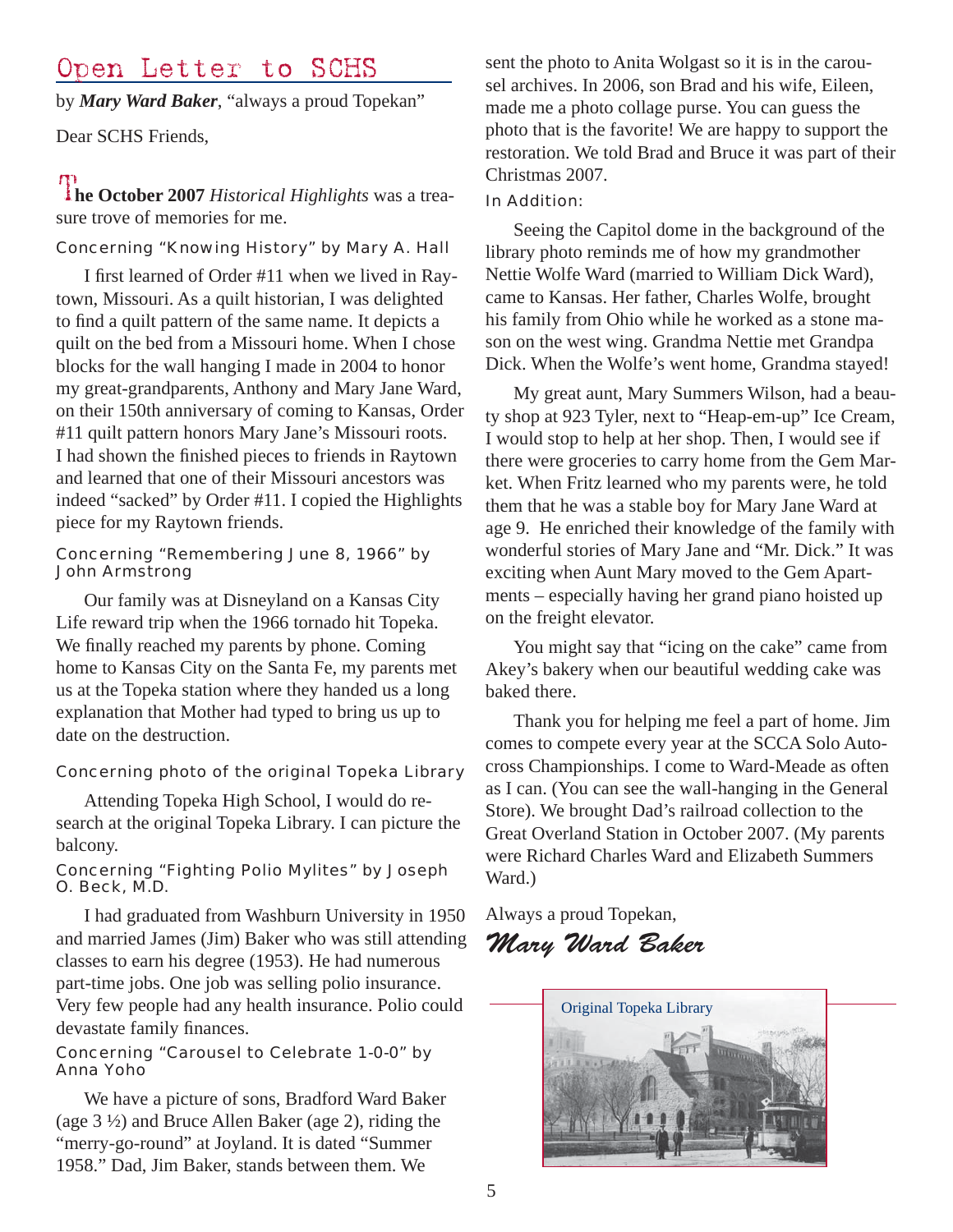## From the SCHS Mail Bag

**Robin Shrimplin**, Ritchie Project Education Committee Chair, reports that 30 YMCA summer campers visited the house to tour and learn about the Ritchie family and the Underground Railroad on July 30, 2008.

**Matthew Porubsky** is in the preproduction phase of a documentary on C.W. Porubsky's Deli and Tavern. His goal is to record the history and stories of a Topeka landmark for over sixty years to share with local and national communities.

**Bill Wagnon** notes that the Topeka's "Visioning" process has earmarked identified heritage as a factor, but places it last. The draft report is published on the internet and includes:

#### VISION: QUALITY OF LIFE

Shawnee County will be a safe and caring community with vibrant arts, cultural entertainment and recreational activity and caring for all.

#### **STRATEGIES**

A. Recreation, Arts and Culture

 1. Develop and implement interdependent comprehensive master plans for recreation, arts and culture and entertainment that serves as a focal point for our community. Determine a required level of service for each element that results in meeting our Key Benchmarks. Determine the gap between existing facilities and this level of service and eliminate the gap within ten years while at the same time providing for annual growth as it occurs. Ensure that all facilities are staffed and maintained for high quality service. When developing levels of service for each element, insure that proper consideration is given to age, income level and life style.

Consideration will also be given to use of these facilities by Shawnee County visitors and tourists and becoming a regional attraction. The master plan will include sections for creation of events and programming, promotion, marketing and calendars of activities. The plans will include but not be limited to the items below:

- a) Entertainment
	- i. Downtown entertainment district (town square concept).
	- ii. Main street farmers market.
- iii. Expand the music festivals
- iv. Retain and expand entertainment venues and events
- b) Arts and Culture
	- i. ArtsConnect.
	- ii. Venues for musicians to perform.
	- **iii. Place historical markers and monuments at appropriate places throughout the county as part of promoting community culture and history.**
- c) Recreation
	- i. Create a countywide system of trails for walking and biking.
	- ii. Attract and promote sporting events

**John A Jackson** works at Robert J. Dole VA Medical Center,Wichita, as a clerk. He spends his free time going to Kansas cemeteries and photographing tombstones of Civil War veterans, then researches these veterans' obituaries. See http://skyways.lib.ks.us/genweb/civilwar/civil\_war\_veterans.htm for obituaries.

 He also co-hosts a Flickr group named "Graves of Veterans of the American Civil war." It has tombstone photos contributed by amateur and professional photographers from many different states, but John is its largest contributor. See http://www.flickr.com/groups/ american\_civil\_war\_graves/

SCHS would like to thank local photographer **Daryl Webb** for volunteering to take photos for our on-line Photo Archive. Daryl's work has been added to a mix of site photos by **Doug Jones**, **Michael Bradley**, **Hi Stockwell**, **Eli Bargmann**, and **Carol Yoho**, linked from the Preservation page of our web site.

An agreement between the **National Archives** and **Footnote.com** begins with the sizeable collection of materials currently on microfilm and will enable researchers and the general public to access millions of newly-digitized images of the National Archives historic records on a subscription basis from the Footnote web site free of charge. The agreement will allow much greater access to approximately 4.5 million pages of important documents that are currently available only in their original format or on microfilm. See **www.footnote.com/nara**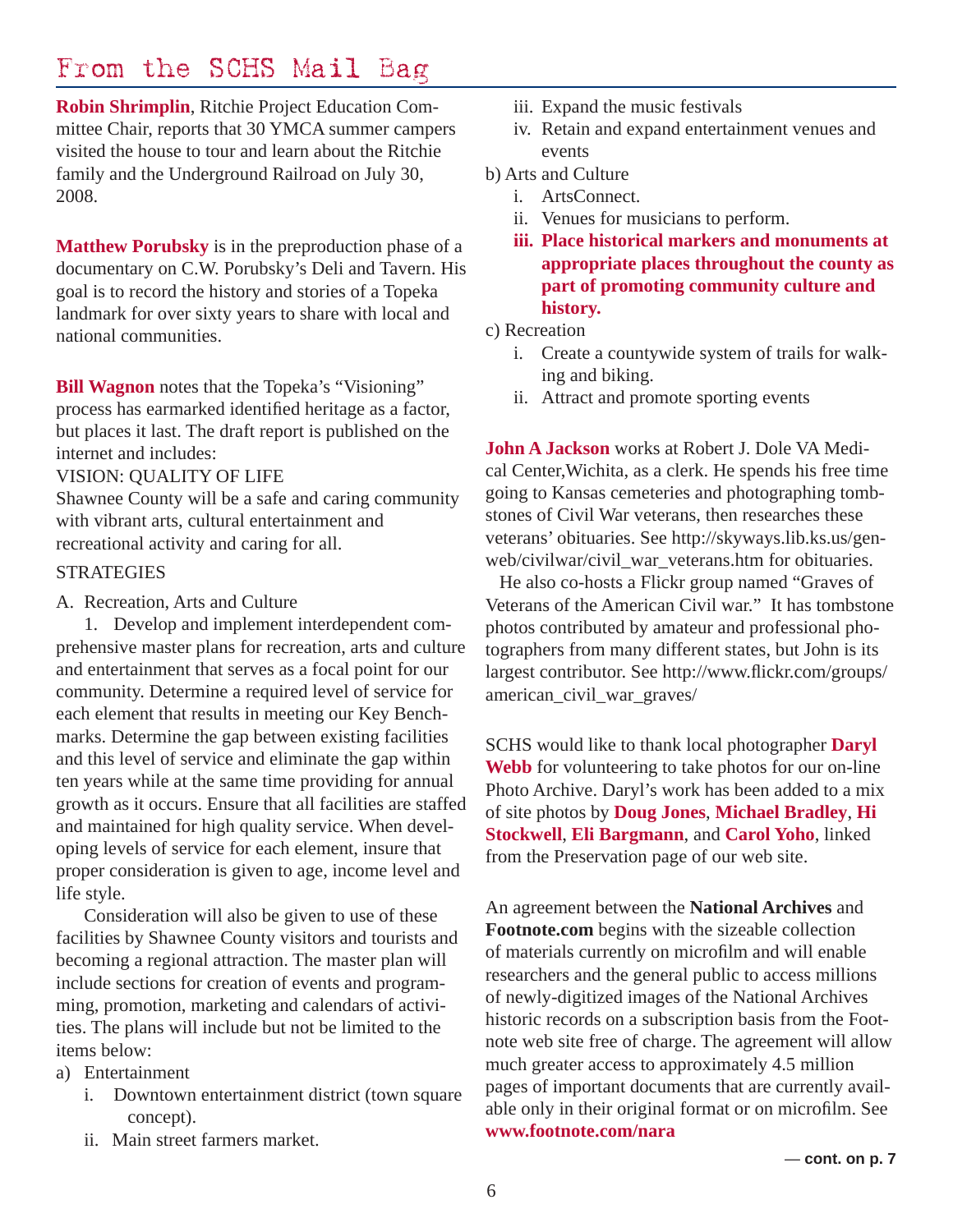### Mail Bag — **cont.**

Cathy asks:"Is there a map available for the complete Shunga Trail?"

A:Trails Map of Topeka and Shawnee County is newly published. The map is produced by Topeka Parks & Rec and Shawnee Co. Parks & Rec. Phone for Topeka P&R is 785-368-3838. Phone for SC P&R is 785-267-1156. Check with either office about where to pick up a Trails Map.

Laura  $a$ sks: "I've lived and played near the Shunga all my life. What does 'Shunganunga' mean? Is it a Potawatomi word?

A:"Shunganunga" was recorded as name of the creek before the Potawatomi arrived. Douglass Wallace, who researched just such topics for his Shawnee County Historical Society Bulletin released late in 2007, *Before Kansas Bled*, found the creek to be named by the Kansa Indian tribe, translated as "the race-course." or "the race-horse." Still another translation was "Red Horse Creek."

 FYI, here are other local Kaw words: "Concerning the origin of the names in this county, it is generally understood that Shawnee County receives its name from that well known tribe of Indians. Topeka is a Kaw word meaning "wild potato"; Wakarusa, "river of big weeds"; Shunganunga, "the race course"; Menoken, "a fine growth"; Half-Day Creek, named after a Pottawatomie chief; Mission Creek, so called because of the old Kaw mission on its banks; Blacksmith Creek, from the Kaw blacksmith shop; Soldier Creek, because its banks were a favorite camping ground for cavelry soldiers passing from Fort Leavenworth to Fort Riley."

## Secrets in the Cellar

Topeka middle-schoolers **Marianna Mercer**, 11, and her friend **Chloe Mooradian**, 12, have written a book, **Secrets in the Cellar**, a fictional story of the Underground Railroad in which a family helps two slave girls escape during Civil War times. The girls were inspired by touring a farm house in North Topeka located on NW Rochester Rd that is reported to have been on the Underground Railroad. Their book is in

the Kansas Room of the Topeka and Shawnee County Public Library. The pair took part in a videotaped interview, moderatred by **Cindy Cooper** of the SCHS Education Committee, during the "On the Path to Freedom" heritage event at the NPS Brown v Board



Educational site in July. Our thanks go to **David Pownell** of the Education department at Washburn University for managing the videotaping and to the authors, who have donated a copy of their work to the Ritchie

House Project. The SCHS Education Committee hopes to publish the video on our web site at some future date.

*photo:* Chloe Mooradian is at center, surrounded by Mercers.



Marianna Mercer is on Chloe's left.

### An Invitation

Are you passionate about some aspect of Shawnee County History? An anecdote? Historical research? A preservation project? Does your historical interests lie within Topeka, North Topeka, Auburn, Dover, Rossville, Silver Lake, Highland Park, Oakland, Shawnee Heights, or environs? Good!

The Education Committee of SCHS invites you to write briefly on the topic of your choice and submit your work for possible publication in our newsletter. See topics covered in this issue for length and scope examples. Be sure to answer these journalistic questions—**who/what/when/where/why?**—concerning your topic. Submit work for consideration to Carol Yoho, cyoho@cox.net, 3013 SW Quail Creek Dr., Topeka, KS 66614. Call 785.273.3089 or e-mail with questions.

We'd like to enlighten our readers as to what you love about local history. If you are not yet a member of the Shawnee County Historical Society, join today using the form on page 11. Make your voice heard in the education, preservation and publication missions of SCHS.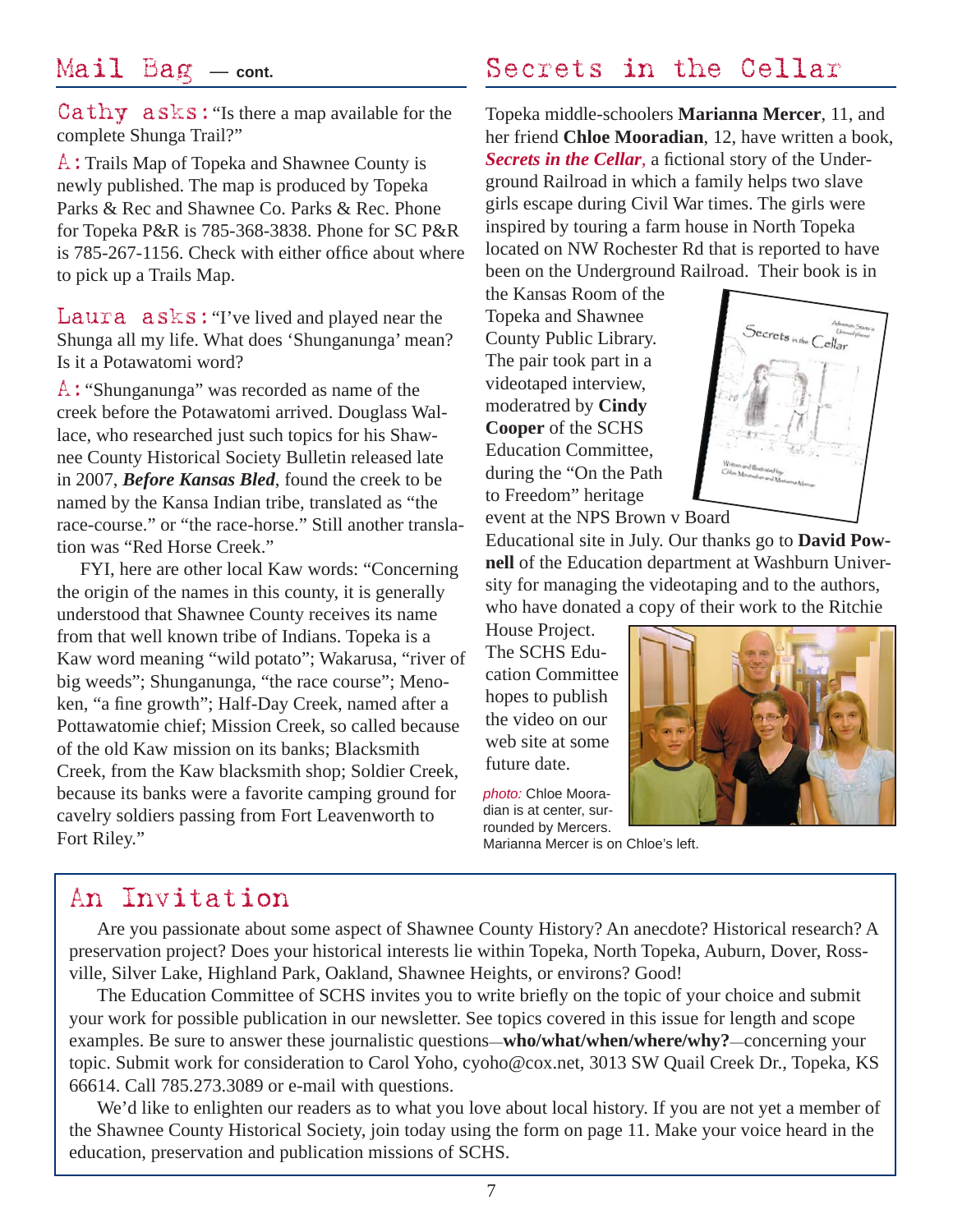**Mary Ritchie Jarboe** passed away on February 9, 2008. A memorial was held in her honor at the Ritchie House site in April. She was great-granddaughter of John and Mary Ritchie.

"As a fourth grader I literally sat at my mother's knee and heard the stories of Colonel John Ritchie. Little did I know how much the lessons of those tales also described my mother's life. Like frontier pioneers looking to create a better future, my mother was a woman who honored the past and planned for the future."

Mary Ritchie Jarboe researched and wrote genealogy books on her family that made history come alive. Like a detective solving a mystery, Mary Ritchie Jarboe enjoyed the thrill of discovery. So much of what we know about the events and people of the Ritchie House traces back to Mary Ritchie Jarboe's diligent research and recovery. And while she was keenly aware that she was documenting and preserving precious family history as she worked, she may not have realized the reach of her gift.

Anne Hawkins, a re-enactor who sometimes portrays Mary Ritchie Jarboe, wrote the following tribute to Mary:





*above*: Guests at the memorial service included Bob Jarboe (Mary's husband, in brown jacket) and Anne Jarboe, far right, Mary's daughter.

### Mary Ritchie Jarboe's Fire By *Anne Hawkins*

The groups of Washburn college history students I brought each spring to the Ritchie House had never met Mary Ritchie Jarboe, though their field trip would not have been possible without her (indeed, they would not have been Washburn students, if not for her Ritchie ancestors). The students only knew that the Ritchie House was "cool" and "special," stripped down to stenciled wooden beams, lathe and plaster, brick and age. The very house invited them in a way many polished historical sites do not: to touch the bare stones John Ritchie quarried and feel their grit, to peer up into exposed beams and through layered walls, to feel--viscerally--that they were connected in that place with their past...and to wonder and imagine. So much of what we know about the events and people of this place trace back to Mary Jarboe's diligent research and recovery. And while she was keenly aware that she was documenting and preserving precious family history as she worked, I wonder if Mary Jarboe knew she was igniting the future by studying her past?



*left*: Ann as Mary Ritchie.

The house worked its spell on the teacher as well as the students, and I read Mary's booklet on John Ritchie, an uncommon man, in one sitting. Here was a family history--no, a regional history--packed with adventure, danger, noble enterprises, daring escapes, suffering, sacrifice, compassion...and

famous characters in the bargain! I longed to know more about Mary Jane Ritchie, the fortunate wife of a 19th-century husband so dedicated to equality and freedom, but also to know about Mary Ritchie Jarboe, who had "discovered" and written such rich history. So I turned to Mary Jarboe's longer, thicker "Ritchie-Shelledy Family History" in the state historical archives. The sheer volume of detail in the book, piece by piece painstakingly researched, seemed daunting. Yet, Mary Jarboe wasn't daunted.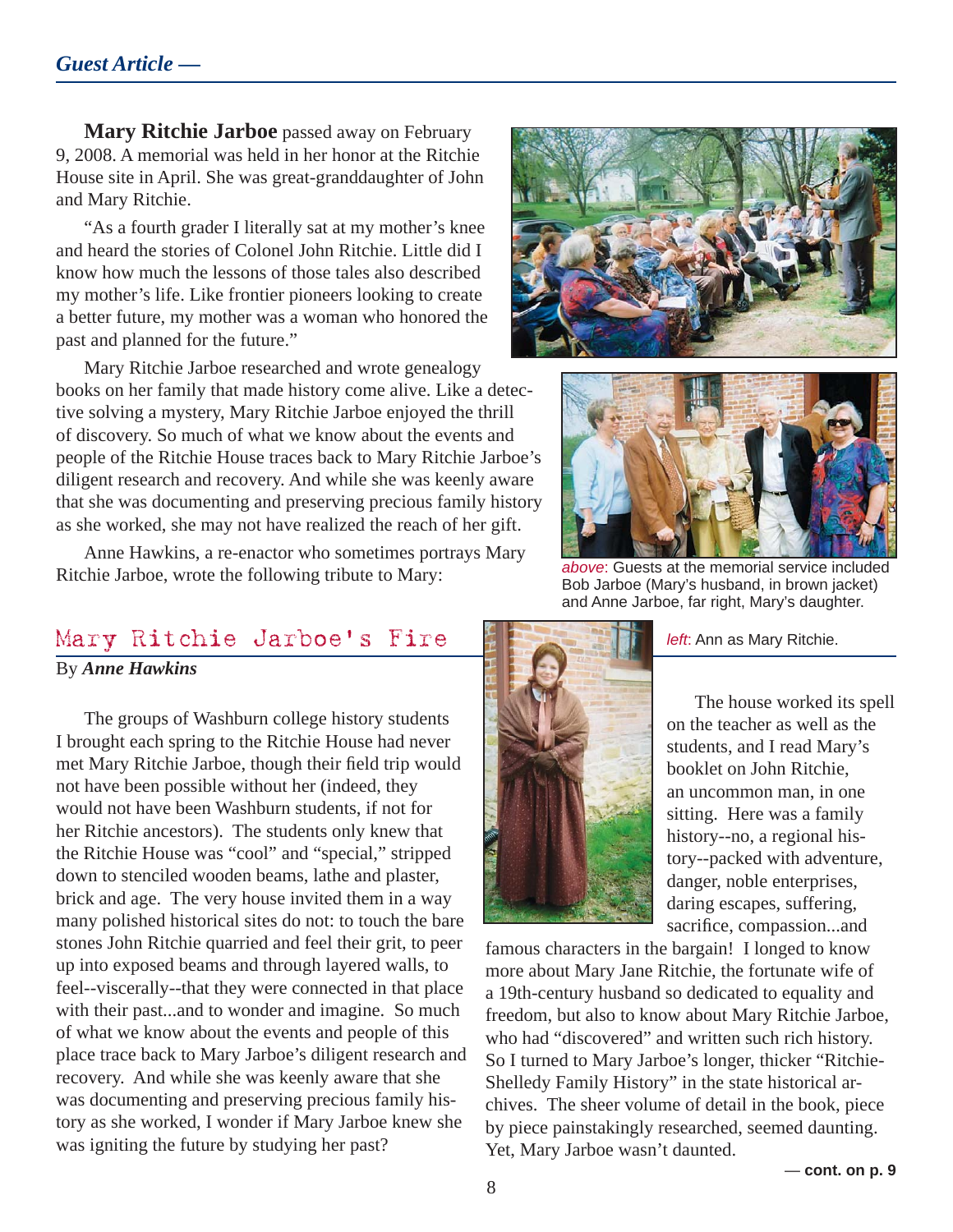She wasn't daunted (we learned from daughters at a Topeka memorial) by much; not the lack of services available for families of disabled children years ago, and not by the President of the United States. As a young mother, Mary Jarboe went to work on behalf of families like her own, to research and compile resource lists for parents with mentally-challenged children in two states. And when once she chanced to meet Lyndon Johnson in a casual setting, and she thought he looked a little weary. Mary Jarboe went up to him to share a few words of encouragement and cheer and found herself in such a tight presidential embrace, she was nearly "hugged to death," her family recalls with delight! These are stories of Mary Jarboe her family treasures. The fortunate rest of us--scholars, Topekans, Kansans—can treasure all the stories Mary Jarboe collected of our collective story: the history of our founders, the Ritchies and their colleagues in territorial Kansas, who were not daunted by injustice, violence, deprivation, or federal slave laws which flew in the face of humanity.

Through Mary Jarboe's work, we learn of Topeka's proud history of helping people in desperate need, hunted people whom U.S. law diminished. We learn of Topekans like the Ritchies who welcomed these needy ones in flight—barefoot, hungry, and starved for liberty—into their homes on the Underground Railroad. We learn of Topekans who risked their lives and worldly fortunes to give refuge and protection to hundreds of fellow men, women and children, regardless of supposed differences. Because of Mary Jarboe's work, the citizens of Topeka can be proud that we live in a place (not as we are sometimes represented in national coverage by the actions of a visible, bigoted few) where from the beginning, citizens actively fought for justice, compassion, freedom and fairness, often triumphing at great risk. We are indebted to Mary Jarboe for this illumination.

Because of Mary Jarboe's work, these stories of our founders can be brought to life today for learners of all ages, from grammar school to grandparents. True tales of adventure, danger, noble enterprises, and all the richness of the past spark a light I see in elementary students' eyes as they lean forward to hear more and to ask eager questions about the Ritchies and the Underground Railroad. The Ritchies' House sparks in college students the irresistible need to touch its walls, to connect living curiosity with the living past. Mary Jarboe's work ignites the imagination and the passion of Kansans in ways we're only just beginning to see leap to light. Her passion and dedication to knowledge lives on, well into the future. Let us do everything we can to keep her fire alive.

### Oregon Trial through Topeka?

SCHS member **Doug Mauck** is researching his theory that tracks of the Oregon Trail are visible in the fields and undergrowth of MacLennan Park, south and west of Cedar Crest near I-70 at Fairlawn Road. Doug, who exercises regularly at the park, has observed evidence of a wagon rut trace across this area. Further, he has found several buried metal pieces with his metal detector, including a shovel blade recognized as U.S. military issue, 1861-62. Doug has tracked what he believes to be this trail of western migration on-site and using arial photos available through Google Map. He is sharing his theory with management of Kansas Parks and Recreation. We intend to publish any progress in Doug's determination to verify his theory.

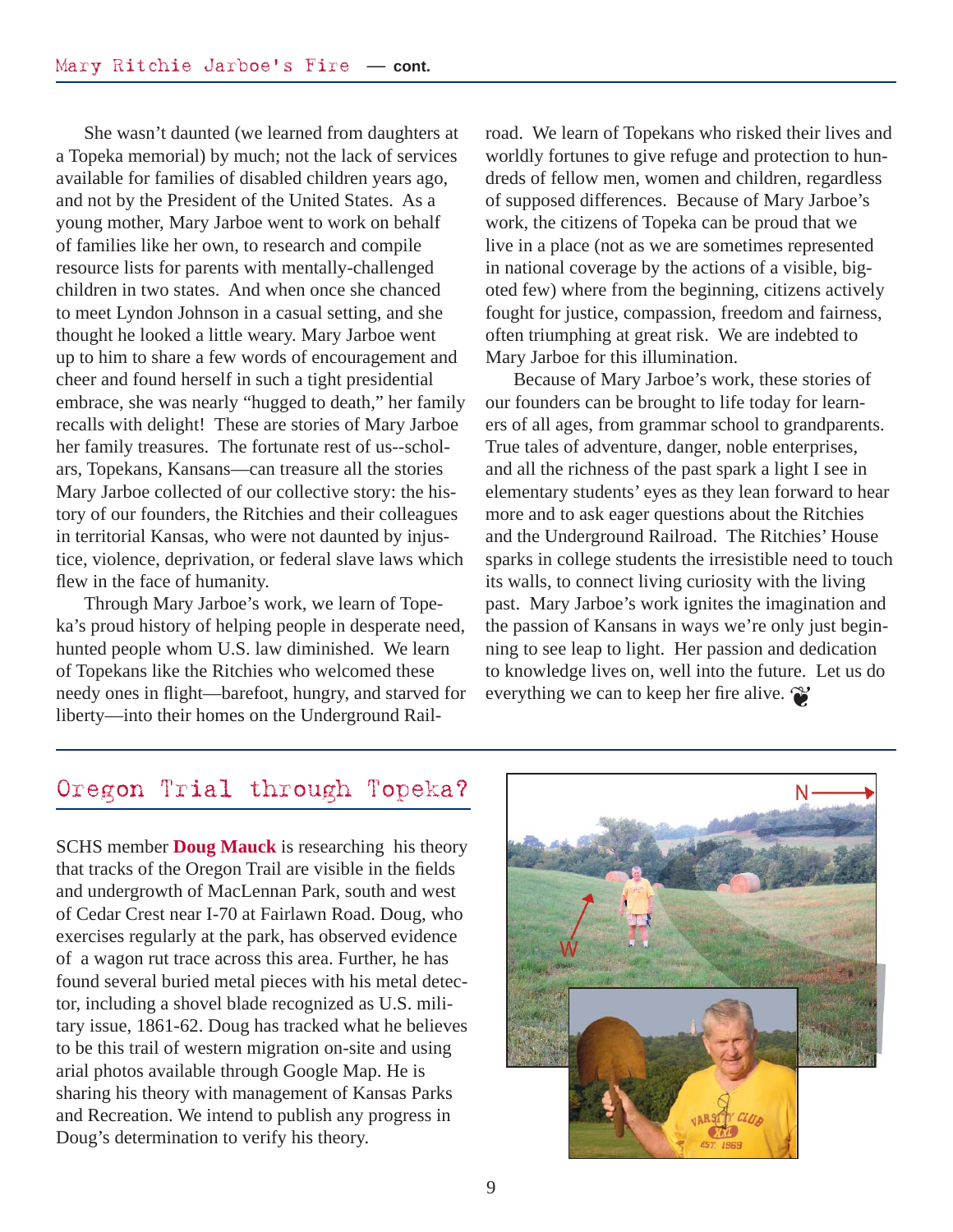# Ann Davis Shattio, First Black Topeka Pioneer

Shared by *Ann Davis Shattio Kansas Capitol Memorial Committee* and *Sonny Scroggins*

There is a local hero of whom many Topekans don't know. Still, she is a hero because she and her husband were non-traditional trailblazers before she ever came to Topeka. Her name was **Ann Davis Shattio**. She was born in Palestine, Illinois in 1817, a free Black baby, to parents who had once been enslaved but were given their freedom. However, at the age of ten, her life took a tragic turn. Slave-traders stole her from her parents in Illinois and carried her away to Missouri where she was bound into slavery for more than two decades, sold again and again from one owner to another.

In spite of these horrendous events, it is apparent that Ann grew to become an intelligent, industrious, faith-filled individual, for she was able to purchase her freedom at the age of thirty-two and then settle in Uniontown Indian trading post in Kansas territory  $-$  a popular stop on the Underground Railway route. In Uniontown, many escaped slaves found their freedom, and many free Blacks helped slaves to travel to points even further north.

A white man of French descent, **Clement Shattio**, moved to Uniontown in 1848, met Ann and, likely admiring her fine characteristics, asked her to become his wife. They married in 1850, and two years later decided to move east, settling near Papin's Ferry.

Noted historian William G. Cutler chronicles the factual record of their transactions in his renowned text, *History of the State of Kansas*. Though these are simple anecdotal accounts in his book, their story takes on life as he tells how Mr. and Mrs. Shattio came upon an area on the northwest side of Topeka on November 15, 1852, two years before Topeka was established by Colonel Cyrus K. Holliday and eight other founding fathers who named this area for an Indian phrase meaning, "a good place to dig potatoes". The riverside real estate that captured the Shattios' desire was a prime piece of farmland, and the Shattios purchased it from a Shawnee Indian.

The Shattios determined that this should be the place that they would establish as their homestead. They lived and worked there for nearly two years before

increasing their landholdings through the purchase of some adjoining property from a Shunga Indian at a fair price. By December of 1854, they were numbered with the twenty-five original citizens of this brand new settlement we now live in – Topeka, Kansas.

 The reason that William Cutler included their story in his record was not because they were a mixed couple, nor because she was a former slave, or because they purchased their lands from American Indians – but because they were the first cultivating farm owners in the Topeka Township of Shawnee County where, previously, all land had been owned and farmed by Native Americans. Clement was the first White man and Ann was the first Black woman to cultivate a farm in the Topeka Township!

The Shattios owned and farmed this land for nearly thirty years together. Clement Shattio died in 1882 at the age of 82. By then, Topeka was a booming community and the designated capital of the state of Kansas. And Ann Davis Shattio, a former slave woman freed by her own hand and the help of God, was one of the original pioneers who helped to settle it!

story in historical detail. If you would like to read this account of Clement and Ann Davis Shattio as recorded in **William G. Cutler's**  *History of the State of Kansas*, Google his name and the book title, and then follow the Kansas Collection Books site to "Chapters by County", click "Shawnee County" twice, then "Part Two: Territorial Settlers", and the second paragraph will confirm this notable

*See also:* "Aunt Ann's Story," *Kansas Daily Commonwealth*, May 12, 1875, reprinted in Shawnee County Historical Society Bulletin No. 82, *Before Kansas Bled*, Douglass W. Wallace, FSA Scot, editor, p. 103-107.

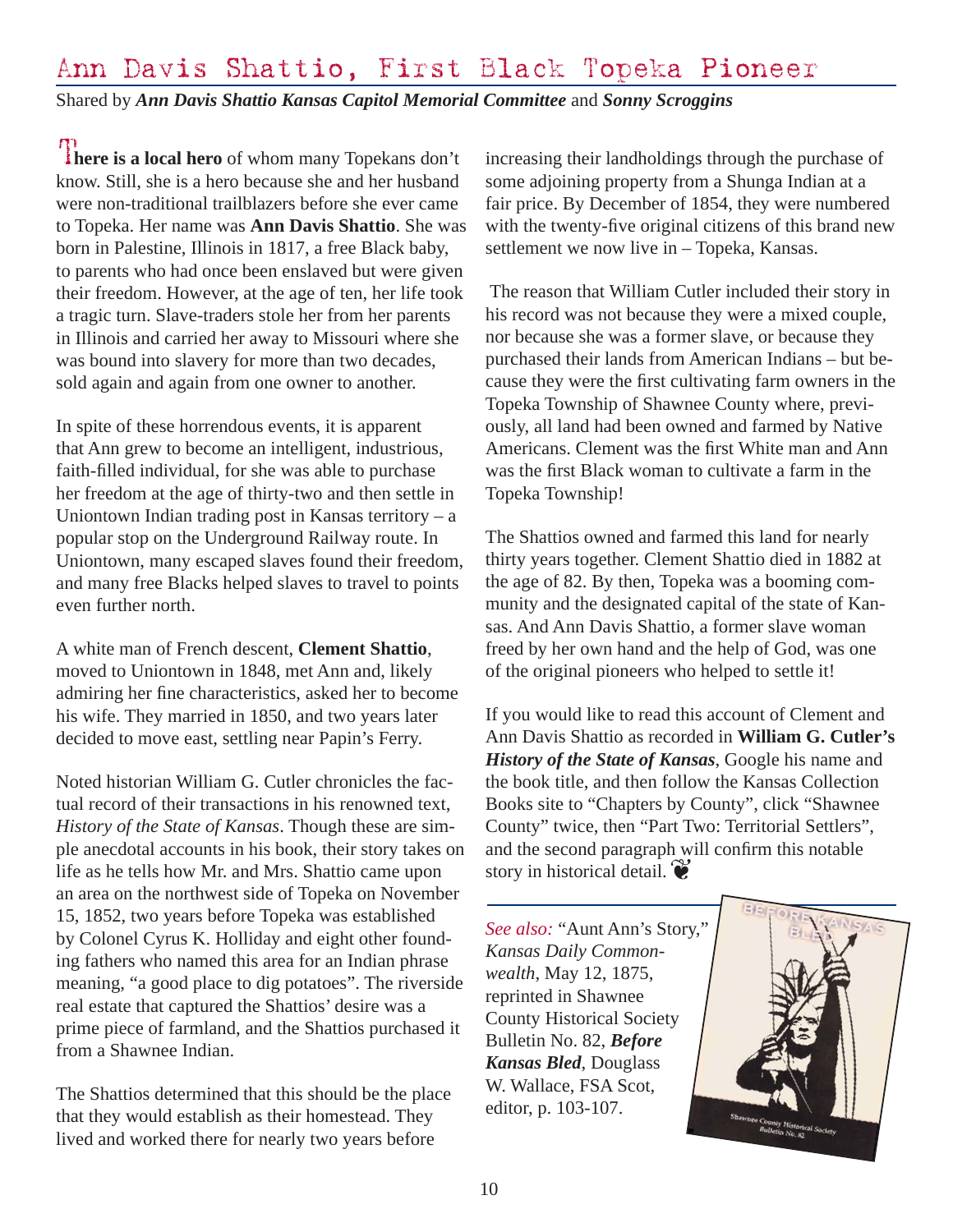

# **MEMBERSHIP FORM**

*Membership is from January-December, annually*

Please print and fill out this form, then send with payment to the address below. NOTE: The Shawnee County Historical Society and Historic Topeka have merged. We are called "Shawnee County Historical Society," but now include historic preservation focus as well as documenting local history.

| <b>MEMBERSHIP FORM</b> (Please print)                                                                                                                                                                                                                       |                    |  |  |  |  |
|-------------------------------------------------------------------------------------------------------------------------------------------------------------------------------------------------------------------------------------------------------------|--------------------|--|--|--|--|
| Yes! I wish to join the Society that preserves the past and celebrates our heritage.                                                                                                                                                                        |                    |  |  |  |  |
|                                                                                                                                                                                                                                                             |                    |  |  |  |  |
|                                                                                                                                                                                                                                                             |                    |  |  |  |  |
|                                                                                                                                                                                                                                                             |                    |  |  |  |  |
|                                                                                                                                                                                                                                                             |                    |  |  |  |  |
|                                                                                                                                                                                                                                                             | Renovator-\$100.00 |  |  |  |  |
| <b>GIFT MEMBERSHIP</b> (Please print)                                                                                                                                                                                                                       |                    |  |  |  |  |
| \$ Gift Membership for someone I know who will benefit from membership.<br>(Photocopy this form for more than one. Use rates listed above.)                                                                                                                 |                    |  |  |  |  |
|                                                                                                                                                                                                                                                             |                    |  |  |  |  |
|                                                                                                                                                                                                                                                             |                    |  |  |  |  |
|                                                                                                                                                                                                                                                             |                    |  |  |  |  |
|                                                                                                                                                                                                                                                             |                    |  |  |  |  |
| I Wish to join the following committee:                                                                                                                                                                                                                     |                    |  |  |  |  |
| [ ] Nominations<br>[ ] Membership<br>[ ] Publications<br>[ ] Annual Meeting/Socials<br>[ ] Preservation<br>[ ] Education/Communications<br>[ ] Ritchie Project<br>[ ] Public Relations<br>Name<br><u> 1989 - John Stein, Amerikaansk politiker (* 1908)</u> |                    |  |  |  |  |
| (Make checks to "Shawnee County Historical Society")<br>Please send form(s) with your check to:<br>Shawnee County Historical Society, P.O. Box 2201, Topeka, KS 66601-2201<br>Your canceled check serves as your membership receipt.                        |                    |  |  |  |  |